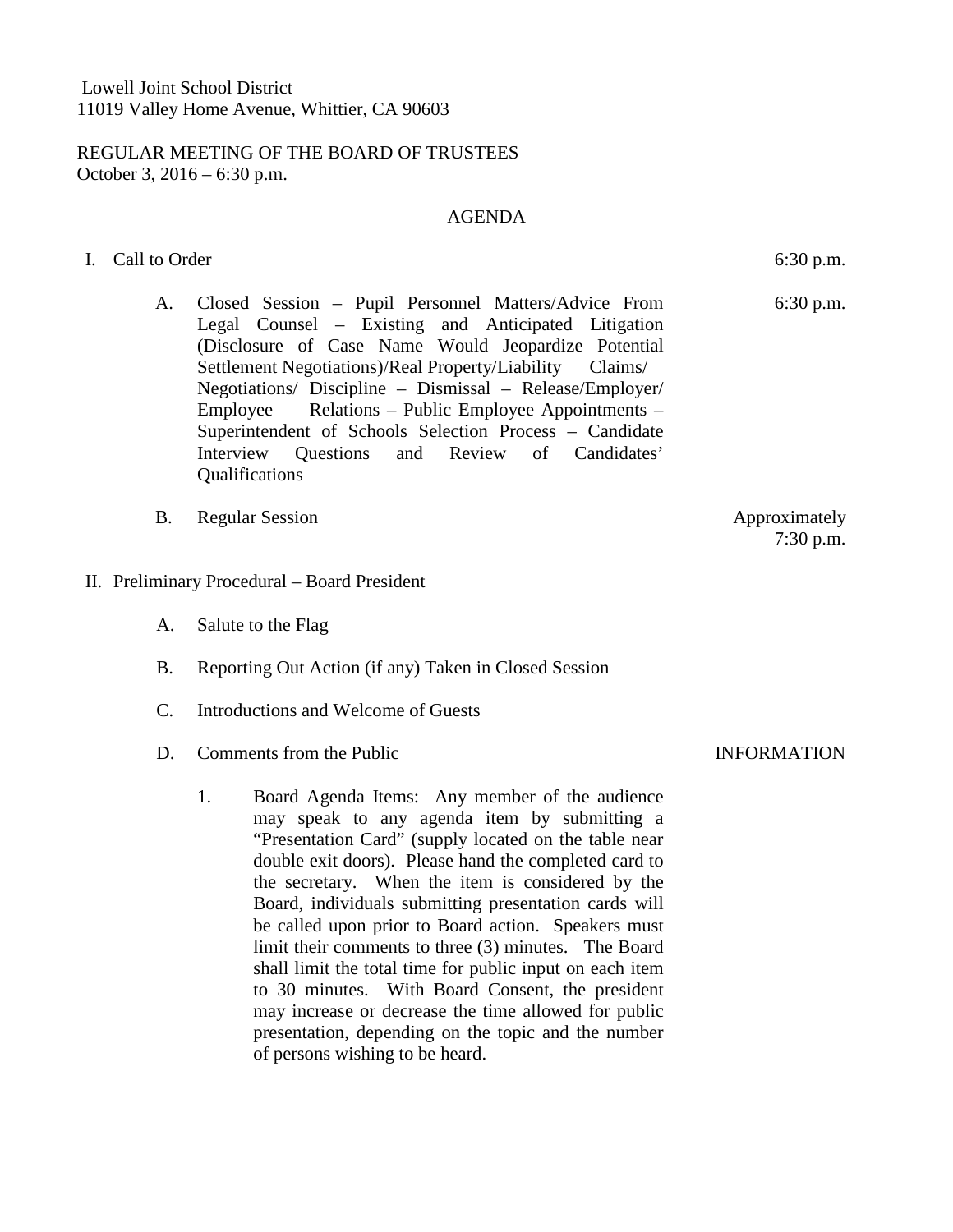|     |                | 2.<br>Topics Not on Agenda: Anyone in attendance may<br>any issue by following the<br>address<br>same<br>identification process as shown in II-D-1 above.<br>Since the Board cannot take action on items which<br>are not on the agenda, such items will be referred to<br>Superintendent for handling.<br>Individuals<br>the<br>interested in speaking to items which are not on the<br>agenda will be called upon under Item III. |                                |  |  |
|-----|----------------|-------------------------------------------------------------------------------------------------------------------------------------------------------------------------------------------------------------------------------------------------------------------------------------------------------------------------------------------------------------------------------------------------------------------------------------|--------------------------------|--|--|
|     | E.             | Acknowledgement of Correspondence to the Board                                                                                                                                                                                                                                                                                                                                                                                      | <b>INFORMATION</b>             |  |  |
|     | F.             | Approval of Agenda                                                                                                                                                                                                                                                                                                                                                                                                                  | <b>ACTION</b>                  |  |  |
|     | G.             | Approval of Minutes from the September 13, 2016, Board<br>Meeting; September 19, 2016, Special Board Meeting; and<br>September 24, 2016, Special Board Meeting                                                                                                                                                                                                                                                                      | <b>ACTION</b>                  |  |  |
| Ш.  |                | Topics Not on the Agenda                                                                                                                                                                                                                                                                                                                                                                                                            |                                |  |  |
| IV. |                | Reports/Recognition<br><b>INFORMATION</b>                                                                                                                                                                                                                                                                                                                                                                                           |                                |  |  |
|     | A.             | Timely Information from Board and Superintendent - Board<br>President                                                                                                                                                                                                                                                                                                                                                               |                                |  |  |
|     | <b>B.</b>      | <b>School Reports</b>                                                                                                                                                                                                                                                                                                                                                                                                               |                                |  |  |
|     |                | (School Reports will be the First Meeting of the Month)                                                                                                                                                                                                                                                                                                                                                                             |                                |  |  |
| V.  |                | General – George J. Giokaris                                                                                                                                                                                                                                                                                                                                                                                                        |                                |  |  |
|     | A.             | Resolution 2016/17 No. 680 Proclaiming October $9 - 15$ ,<br>2016, as "Week of the School Administrator"                                                                                                                                                                                                                                                                                                                            | <b>ACTION/</b><br>(RESOLUTION) |  |  |
|     | <b>B.</b>      | Resolution 2016/17 No. 681 Proclaiming October $23 - 31$ ,<br>2016, as "Red Ribbon Week"                                                                                                                                                                                                                                                                                                                                            | <b>ACTION/</b><br>(RESOLUTION) |  |  |
|     | $\mathbf{C}$ . | Submission of Williams Litigation Settlement – Quarterly<br>Uniform Complaint Reports for Quarter July 1 –<br>September 30, 2016                                                                                                                                                                                                                                                                                                    | <b>ACTION</b>                  |  |  |
| VI. |                | Business Services - Andrea Reynolds                                                                                                                                                                                                                                                                                                                                                                                                 |                                |  |  |
|     | A.             | <b>Summer Facilities Projects Presentation</b>                                                                                                                                                                                                                                                                                                                                                                                      | <b>INFORMATION</b>             |  |  |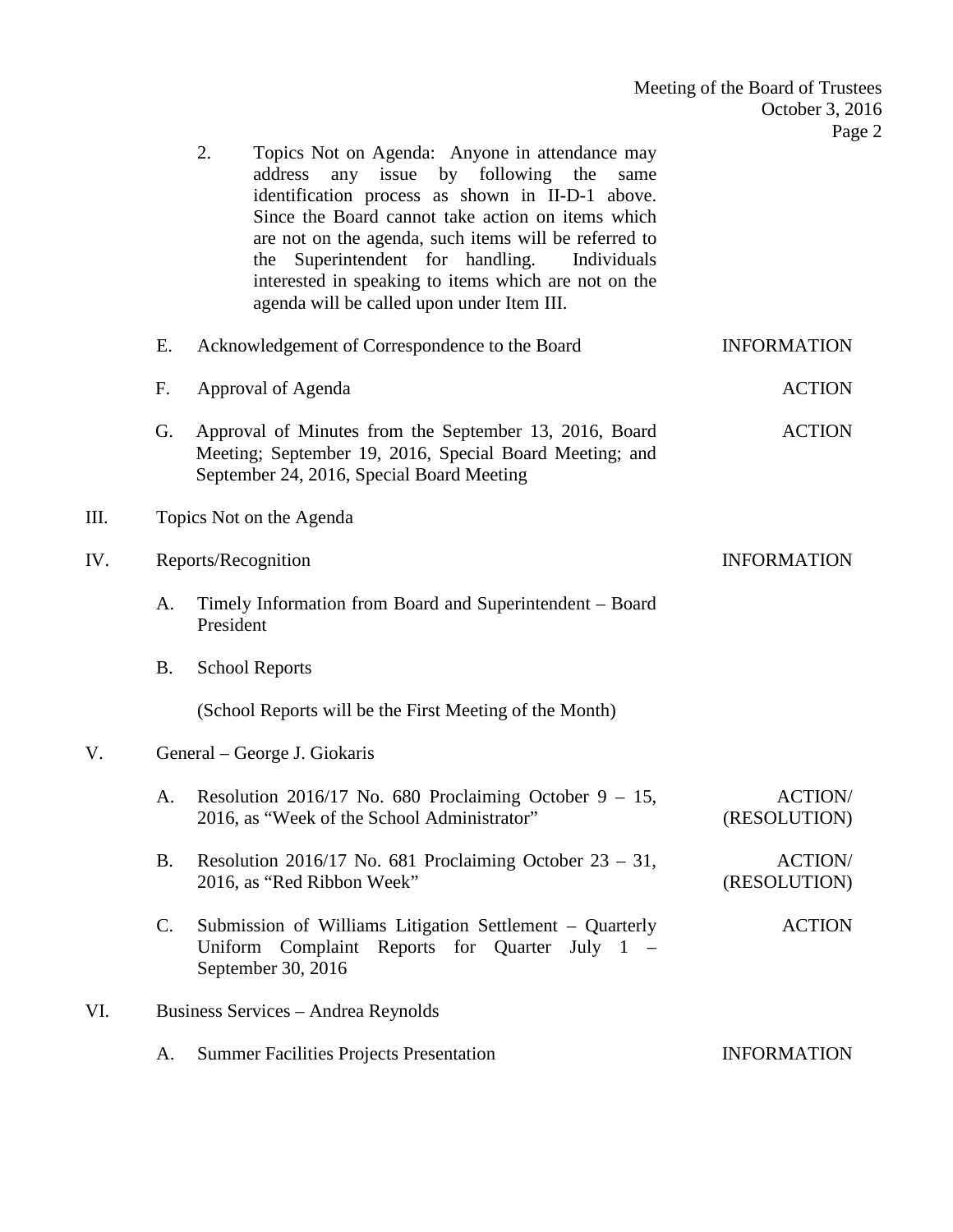Meeting of the Board of Trustees October 3, 2016 Page 3

|       | <b>B.</b>                                                                                                                                                                                                                                                                                                                                                                                                                                            | Request Support from the Board Members to Send a Letter<br>to the LACOE Superintendent Requesting Approximately<br>Two and One Half Years for the District to Decide Whether<br>to Participate in a New LACOE Financial/Fiscal Services<br>System Without Incurring a Financial Penalty | <b>INFORMATION/</b><br><b>ACTION</b>                     |
|-------|------------------------------------------------------------------------------------------------------------------------------------------------------------------------------------------------------------------------------------------------------------------------------------------------------------------------------------------------------------------------------------------------------------------------------------------------------|-----------------------------------------------------------------------------------------------------------------------------------------------------------------------------------------------------------------------------------------------------------------------------------------|----------------------------------------------------------|
|       | $C$ .                                                                                                                                                                                                                                                                                                                                                                                                                                                | Approval of Agreement with Fagen Friedman & Fulfrost,<br>LLP for Facilities Related Legal Services Primarily for the<br>Olita Major Maintenance and Growth Project                                                                                                                      | <b>INFORMATION/</b><br><b>ACTION</b>                     |
| VII.  | Human Resources – George J. Giokaris                                                                                                                                                                                                                                                                                                                                                                                                                 |                                                                                                                                                                                                                                                                                         |                                                          |
|       |                                                                                                                                                                                                                                                                                                                                                                                                                                                      | No Items except on Consent Calendar.                                                                                                                                                                                                                                                    |                                                          |
| VIII. |                                                                                                                                                                                                                                                                                                                                                                                                                                                      | Curriculum/Instruction – Sheri McDonald                                                                                                                                                                                                                                                 |                                                          |
|       | A.                                                                                                                                                                                                                                                                                                                                                                                                                                                   | <b>Annual Report on Student Achievement</b>                                                                                                                                                                                                                                             | <b>INFORMATION</b>                                       |
|       | <b>B.</b>                                                                                                                                                                                                                                                                                                                                                                                                                                            | Resolution 2016/17 No. 682 Determining Steps to Ensure<br>Availability of Textbooks and Instructional Materials for<br>2016/17                                                                                                                                                          | <b>PUBLIC HEARING/</b><br><b>ACTION/</b><br>(RESOLUTION) |
| IX.   | <b>Consent Calendar</b>                                                                                                                                                                                                                                                                                                                                                                                                                              |                                                                                                                                                                                                                                                                                         |                                                          |
|       | Action by the Board in adoption of the "Consent Calendar"<br>means that all items appearing in this section are adopted by one<br>single motion, unless a Member of the Board or the<br>Superintendent requests that any such item be removed from the<br>"Consent Calendar" and voted upon separately.<br>Generally,<br>"Consent Calendar" items are enacted upon in one action to<br>conserve time and permit focus on other-than-routine matters. |                                                                                                                                                                                                                                                                                         |                                                          |
|       | A.                                                                                                                                                                                                                                                                                                                                                                                                                                                   | Business Services - Andrea Reynolds                                                                                                                                                                                                                                                     |                                                          |

- 1. Purchase Order Report 2016/17 #3 ACTION/
- 2. Warrant Listing Report 2016/17 #3 ACTION/
- 3. Approval of Independent Contractor Agreement with Miltos Varkatzas to Provide Special Services and Advice in the areas of Maintenance, Operations and Facilities Services ACTION/ (RESOLUTION)

(RATIFICATION)

(RATIFICATION)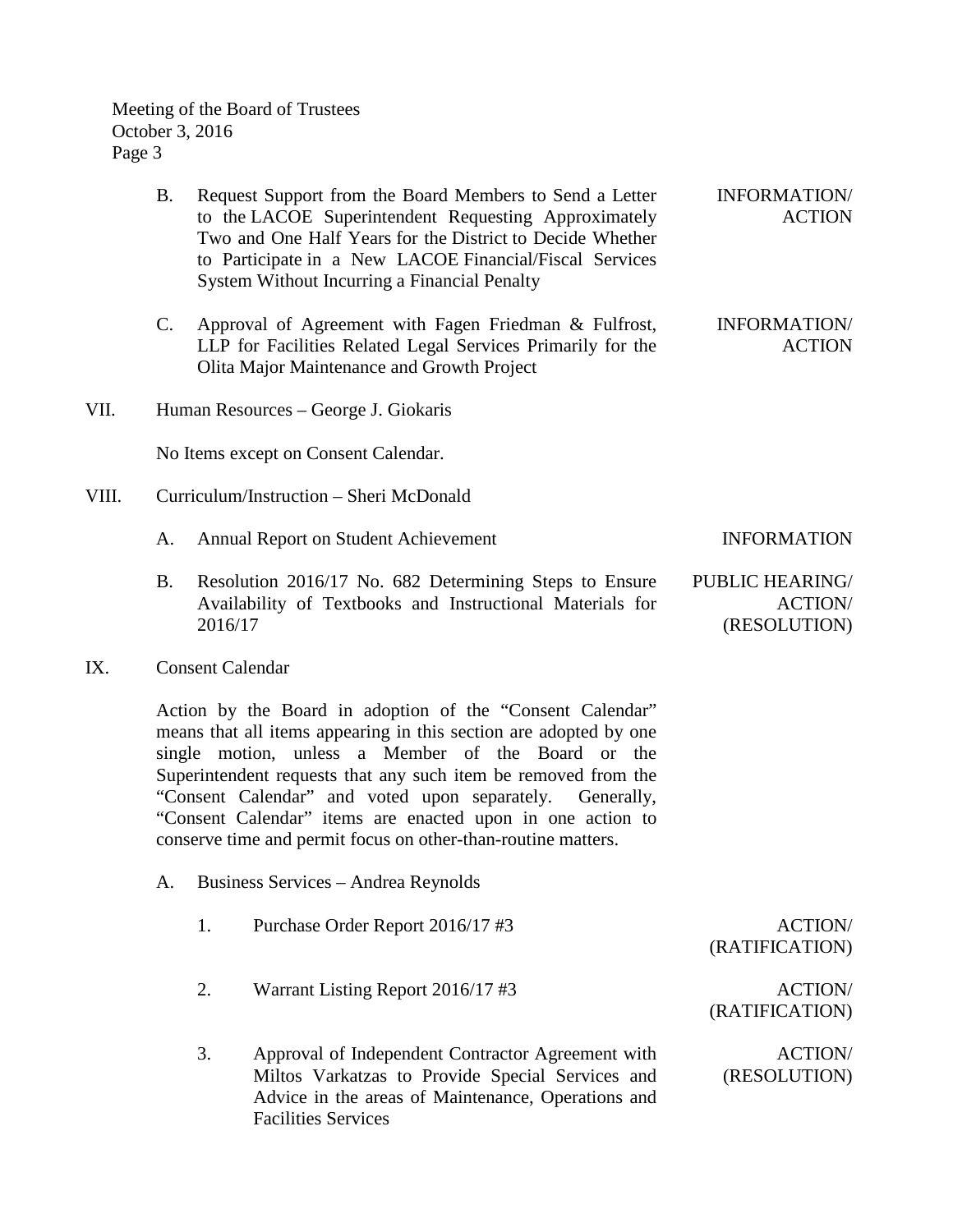| Meeting of the Board of Trustees |                 |        |
|----------------------------------|-----------------|--------|
|                                  | October 3, 2016 |        |
|                                  |                 | Page 4 |

|           | 4.                                      | Approval of Agreement with All American Sports to<br>Provide Referee Services for After School Sports<br>Program                                                                                                             | <b>ACTION/</b><br>(RATIFICATION) |  |
|-----------|-----------------------------------------|------------------------------------------------------------------------------------------------------------------------------------------------------------------------------------------------------------------------------|----------------------------------|--|
|           | 5.                                      | Approval of Agreement with Debra Amos, Nutrition<br><b>Services Consultant</b>                                                                                                                                               | <b>ACTION/</b><br>(RATIFICATION) |  |
|           | 6.                                      | Approval of Contract Agreement with Vavrinek,<br>Trine, Day & Co. for Financial Consulting Services                                                                                                                          | <b>ACTION</b>                    |  |
| <b>B.</b> | Human Resources – George J. Giokaris    |                                                                                                                                                                                                                              |                                  |  |
|           | 1.                                      | Employer-Employee Relations/Personnel Report<br>2016/17 #3 Which Includes Hiring, Resignations,<br>Contract Adjustments, and Retirements<br>for<br>Certificated, Classified, and Confidential Employees                      | <b>ACTION/</b><br>(RATIFICATION) |  |
| C.        | General – George J. Giokaris            |                                                                                                                                                                                                                              |                                  |  |
|           | 1.                                      | Approval of Student Teaching Agreement with<br>Biola University, Effective September 1, 2016,<br>through September 1, 2018                                                                                                   | <b>ACTION/</b><br>(RATIFICATION) |  |
|           | 2.                                      | Approval of Memorandum of Understanding,<br>Agreement Number 43369, with the Orange County<br>Department of Education Superintendent of Schools<br>for Education Specialist Induction Program for the<br>2016/17 School Year | <b>ACTION/</b><br>(RATIFICATION) |  |
|           | 3.                                      | Approval of Additional Funds to be Added to the<br>Contract for Gallagher Pediatric Therapy, a<br>Nonpublic Nonsectarian Agency,<br>to Provide<br>Occupational Therapy Services for the 2015/2016<br><b>School Year</b>      | <b>ACTION/</b><br>(RATIFICATION) |  |
|           | 4.                                      | Consultant<br>Agreement<br>with<br>Approval<br>of<br>Mr. Carson Kjer to Provide After-School Coaching<br>Services for the 2016/17 School Year                                                                                | <b>ACTION/</b><br>(RATIFICATION) |  |
| D.        | Curriculum/Instruction – Sheri McDonald |                                                                                                                                                                                                                              |                                  |  |
|           | 1.                                      | Consultant<br>with<br>Approval of<br>Agreement<br>Goldstein to Provide Choral Music<br>Earnestine<br>Instruction at El Portal Elementary School for the<br>2016/17 School Year                                               | <b>ACTION/</b><br>(RATIFICATION) |  |